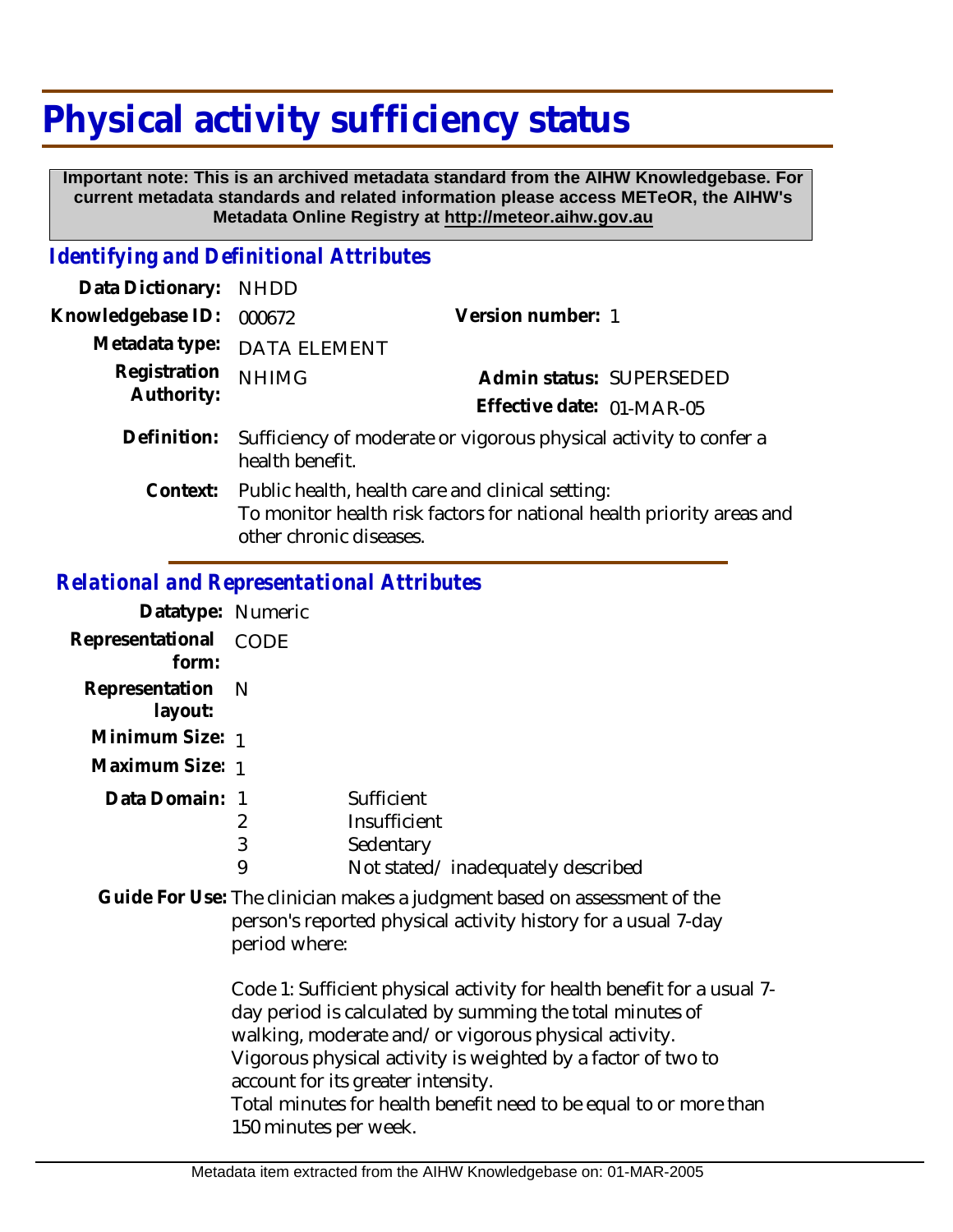Code 2:Insufficient physical activity for health benefit is where the sum of the total minutes of walking, moderate and/or vigorous physical activity for a usual 7-day period is less than 150 minutes but more than 0 minutes.

Code 3: Sedentary is where there has been no moderate and/or vigorous physical activity during a usual 7-day period.

Code 9: There is insufficient information to more accurately define the person's physical activity sufficiency status or the information is not known.

Note: The National Heart Foundation of Australia and the National Physical Activity Guidelines for Australians describes moderate-intensity physical activity as causing a slight but noticeable, increase in breathing and heart rate and suggests that the person should be able to comfortably talk but not sing. Examples of moderate physical activity include brisk walking, low pace swimming, light to moderate intensity exercise classes. Vigorous physical activity is described as activity, which causes the person to 'huff and puff', and where talking in a full sentence between breaths is difficult. Examples of vigorous physical activity include jogging, swimming (freestyle) and singles tennis.

Related metadata: is used in conjunction with Service contact date version 1 relates to the data element Behaviour-related risk factor intervention version 1

### *Administrative Attributes*

Source Document: The National Heart Foundation of Australia's Physical Activity Policy, April 2001. National Physical Activity Guidelines For Australians, developed by the University of Western Australia & the Centre for Health

Promotion

**Source Organisation:** CV-Data Working Group

Comments: The above grouping subdivides a population into three mutually exclusive categories.

> A sufficiently physically active person is a person who is physically active on a regular weekly basis equal to or in excess of that required for a health benefit. Sufficient physical activity for health results from participation in physical activity of adequate duration and intensity. Although there is no clear absolute threshold for health benefit, the accrual of 150 minutes of moderate (at least)